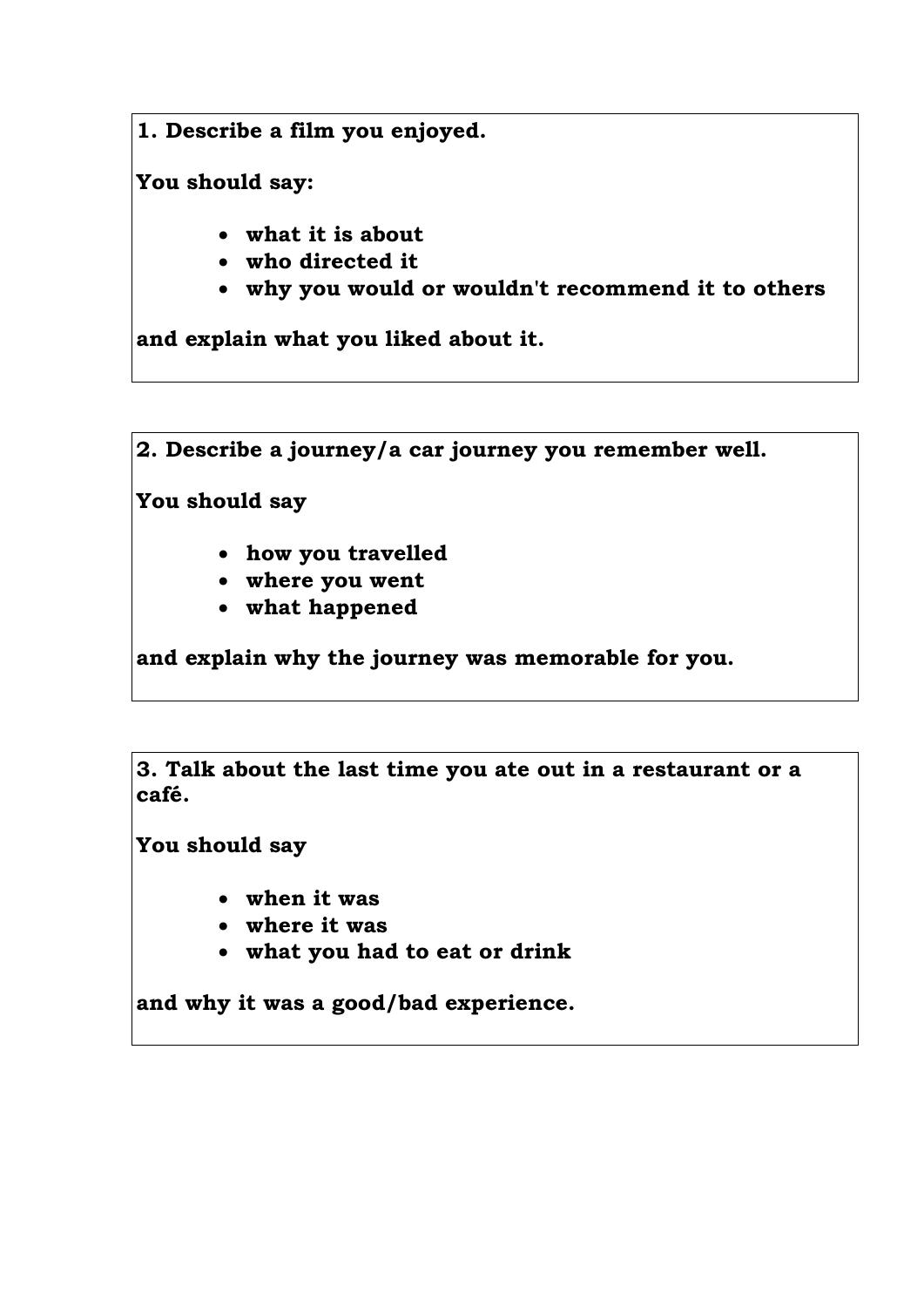**4. Describe an exciting experience in your life.**

**You should say**

- **when the experience took place**
- **where the experience took place**
- **what happened**

**and explain why the experience was so exciting.**

**5 Describe a school which you went to.**

**You should say**

- **when you went there**
- **how many people studied there**
- **how long you spent there**

**and explain what you liked and disliked about it.**

**6. Describe a place in another part of the world that you would love to visit in the future.**

**You should say**

- **what you know about the place**
- **how you know about the place**
- **how you would go there**

**and explain why you would love to visit that place.**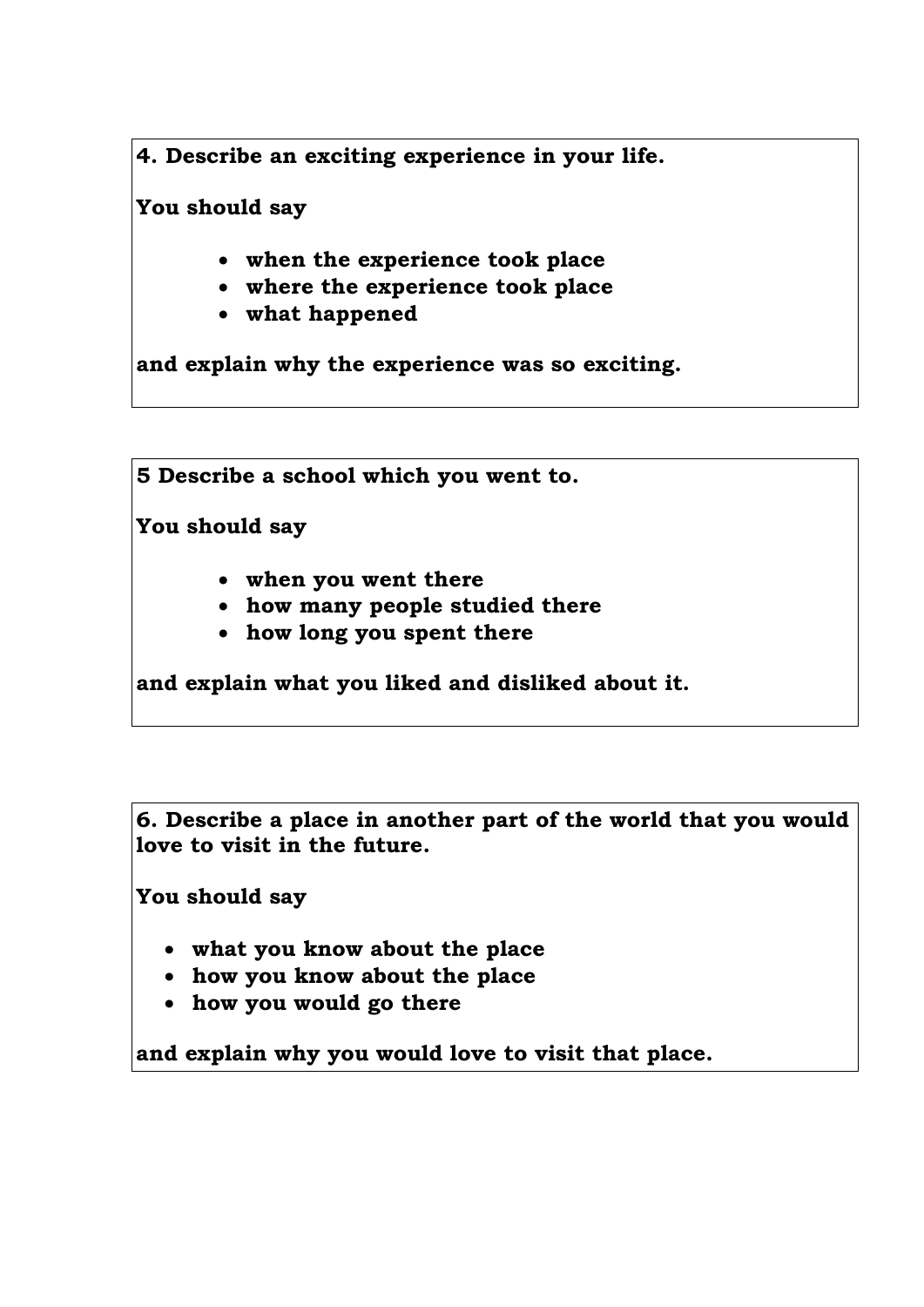**7. Describe an elderly person in your family you enjoy talking to.**

**You should say:**

- **who the person is**
- **what he/she is like**
- **how often you see him/her**

**and explain why you enjoy talking to this person.**

**8. Describe an important choice you had to make in your life.**

**You should say:**

- **when you had to make this choice**
- **what you had to choose between**
- **whether you made a good choice**

**and explain how you felt when you were making this choice.**

**9. Describe a party that you enjoyed.**

**You should say:**

- **whose party it was and what it was celebrating**
- **where the party was held and who went to it**
- **what people did during the party**

**and explain what you enjoyed about the party.**

**10. Describe an important event in your life.**

**You should say:**

- **when it happened**
- **what happened**
- **whether this event affected other people**

**and explain why you feel it was important.**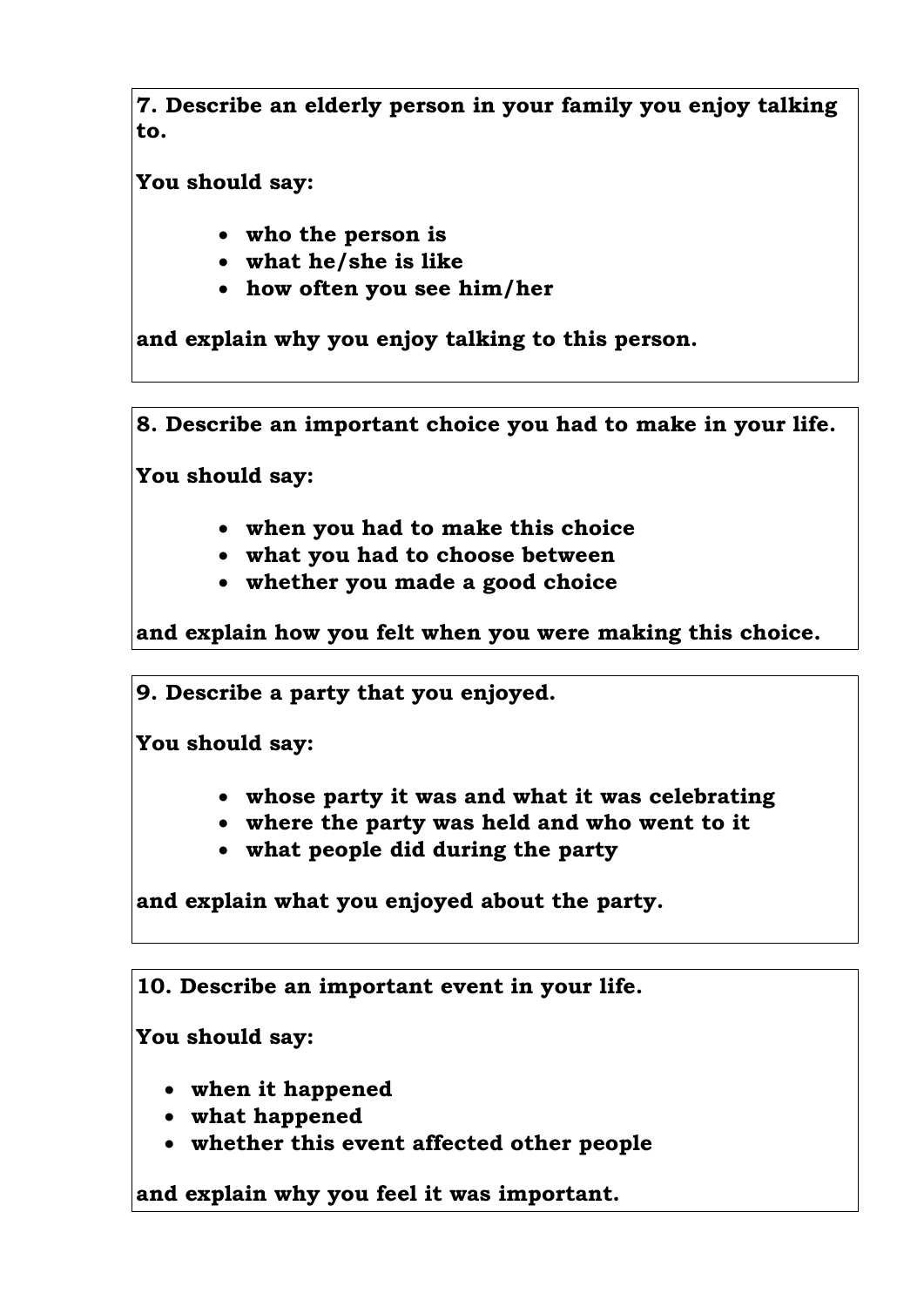**11. Describe an important decision you had to make.**

**You should say:**

- **what you had to decide**
- **what or who helped you decide**
- **if you made the right decision**

**and explain why the decision was important.**

**12. Describe one of the things you have which you couldn't live without**

**You should say:**

- **what it is**
- **why you first bought it**
- **when and how often you use it**

**and explain why it is so special.**

**13. Discuss a sports activity you watched or joined.**

**You should say:**

- **where it happened**
- **what exactly happened**
- **why it was memorable**

**and explain why you enjoyed it.**

**14. Describe a TV programme you have watched.** 

**You should say:**

- **what kind of programme it is**
- **what it is about**
- **what you liked about it**

**and explain whether you would like to watch it again.**